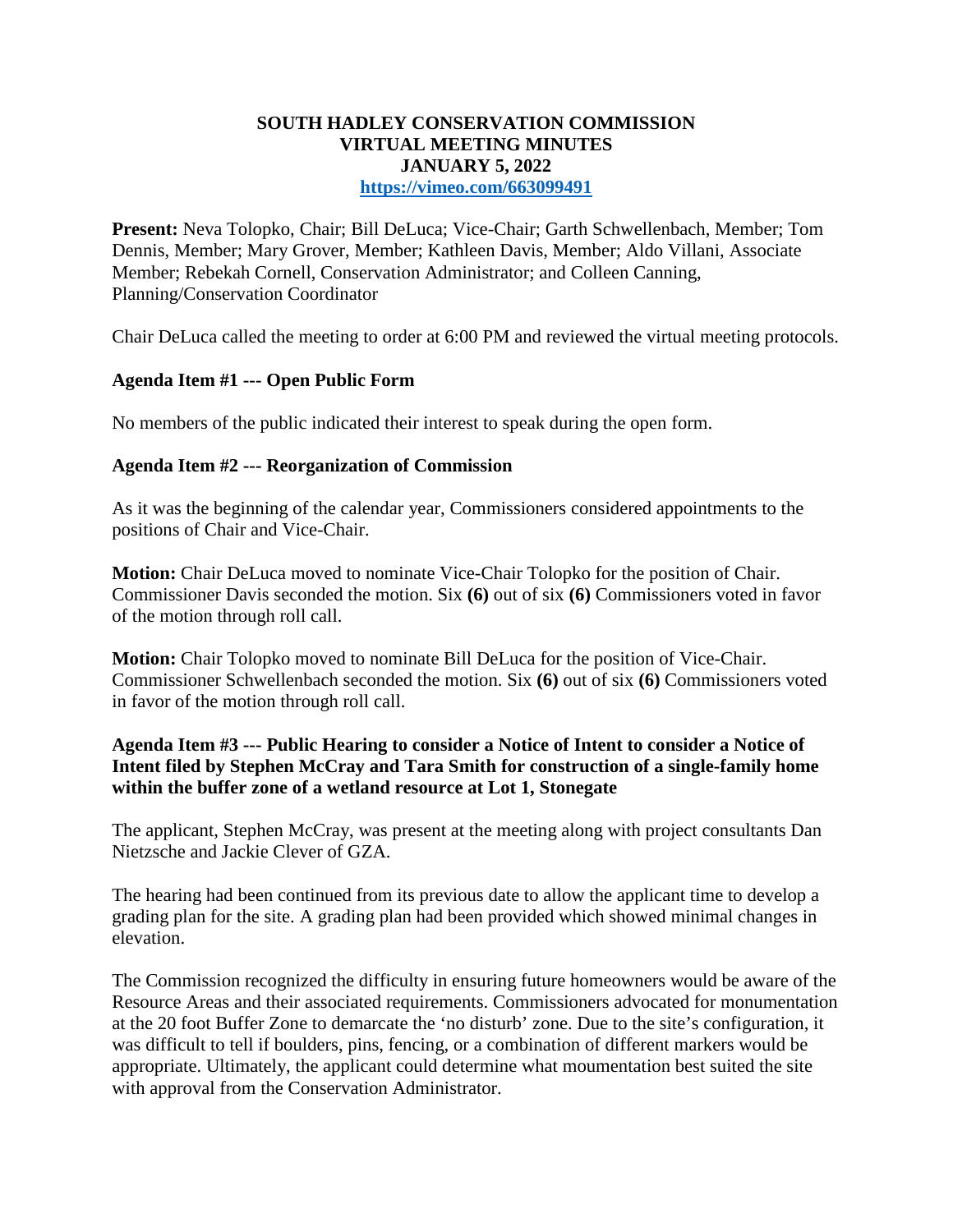Concerns for future impacts to the Resource Area were heard. To maintain the integrity of the Resource Areas, best management practices during development could be conditioned upon approval. For example, the OOC would require erosion and sediment controls and would define appropriate areas for stockpiling during construction.

**Motion:** Vice-Chair DeLuca moved to issue Orders of Condition 288-0474 for single-family home construction and associated site work at Lot 1, Stonegate Drive with special conditions to include: 1) no work would be performed within the mapped Resource Area and its 20 foot Buffer Zone; 2) permanent mounmentation would be required along the 20 foot Buffer Zone; and 3) any future plantings would be required to be native. Commissioner Schwellenbach seconded the motion.

## **Agenda Item #4 ---- DPW Waiver Request**

At a recent meeting, the Commission issued Orders of Condition 288-0473 for five years. The local wetlands bylaw required a waiver to be issued to allow for Orders of Condition to extend more than three years. To ensure that the OOC was within full conformance to the bylaw, the applicant submitted a waiver for the Commission to retroactively consider.

**Motion:** Commissioner Davis moved to accept the waiver from the bylaw requirement for three year issuance of Orders of Conditions 288-0473 to a five year issuance. Commissioner Grover seconded the motion. Six **(6)** out of six **(6)** Commissioners voted in favor of the motion through roll call.

#### **Agenda Item #5 --- Approval of December 15, 2021 Meeting Minutes**

Draft minutes of the December 15, 2021 meeting were sent to the Commission for review. Spelling errors were identified within the draft.

**Motion:** Commissioner Schwellenbach moved to approve the draft minutes of the December 15, 2021 meeting. Commissioner Dennis seconded the motion. Six **(6)** out of six **(6)** commissioners voted in favor of the motion through roll call.

#### **Agenda Item #6 --- Administrator's Report**

Administrator Cornell detailed the following items:

- *Eink* An application was received for redevelopment of an industrial site at 7 Gaylord Street. The Commission could expect to consider the application at a future meeting.
- *SHELD* A pre-construction meeting was held for development of new transmission lines at Titan's Pier. The Commission had previously issued an OOC for the work
- *MVP Action Grant* Staff created a flyer to help inform the public on the progress of the grant and related studies.
- *Conservation Newsletter* The first issue of the Conservation Newsletter was released and published on the Town's website. The newsletter included information about a photo contest that would be held to highlight the Town's conservation areas.